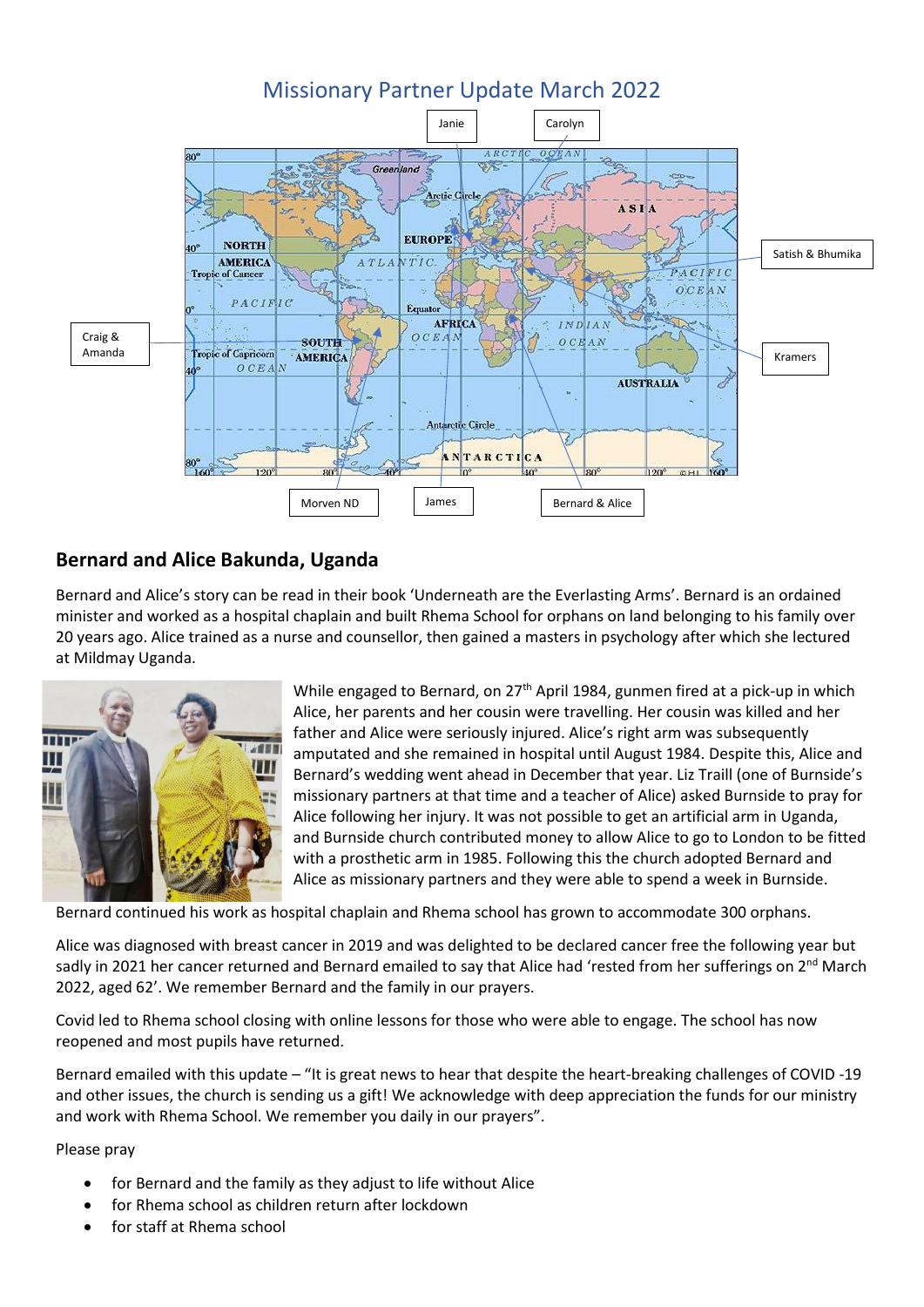# **Carolyn Tomasović, Croatia** [www.eiz.hr](http://www.eiz.hr/)



Carolyn grew up in Burnside and is a member of Burnside Blairbeth church. She has been living and working in Croatia for 30 years where she lives with her husband Miroslav and their 3 children (although Olivia is currently in Glasgow). A graduate of the Glasgow School of Art, she first travelled to the region via a British Council scholarship to the Academy of Fine Art in Zagreb in 1989. After returning in 1992 to visit friends, the war disrupted travel and she remained, volunteering with numerous aid agencies and churches. Her professional life has taken many diverse turns from artist to the UN military peacekeeping forces serving in ex-Yugoslavia to field consultant for the World Council of Churches for whom she managed two regional funds for 15 years, one related to the support of women victims of war and the other related to developing ecumenical cooperation in S.E. Europe. She has lived and worked in the region throughout the wars where, among a variety of activities, she cooperated with the Conference of European Churches in facilitating the inter-religious roundtables for ex-Yugoslavia in the 1990s. Since 2008, she has been the managing director of the Ecumenical Women's Initiative (EWI), a Croatian women's fund active in six countries of the region, supporting grassroots women's peace activism within an interfaith framework. She has been invited to speak at international meetings including the United Nations.

EWI is a regional women's organisation active in Bosnia & Herzegovina, Croatia, Kosovo, North Macedonia, Montenegro and Serbia. It seeks to empower women and girls as essential actors for social change towards sustainable, positive peace in W. Balkans, and in the potential of faith for the restoration of trust in building peace and reconciliation processes. EWI promotes the affirmation of its values and respect of others as a precondition to peaceful coexistence in which human potential is not developed at the expense of others but the opposite - through solidarity, inclusion and cooperation, and the constructive transformation of conflict. Through its various programmes, EWI supports and connects individuals and groups working in the fields of women's human rights, peacebuilding and reconciliation and belief-based ecumenical and inter-religious dialogue & cooperation. To date EWI has supported 700 women-led initiatives across the region which have directly impacted on the lives of over 60,000 people.

Please see Appendix A with more details of the following prayer points

- for ecumenism
- for peacebuilding
- for women living with disabilities
- for coexistence at a distance
- for family

From Life and Work, 2003 - The thing about Carolyn Boyd is that she is extremely modest and down to earth, despite the fact that she is really a bit of a 'superwoman' <http://www.wcc-coe.org/wcc/europe/ewsf-boyd.html> - we echo these comments!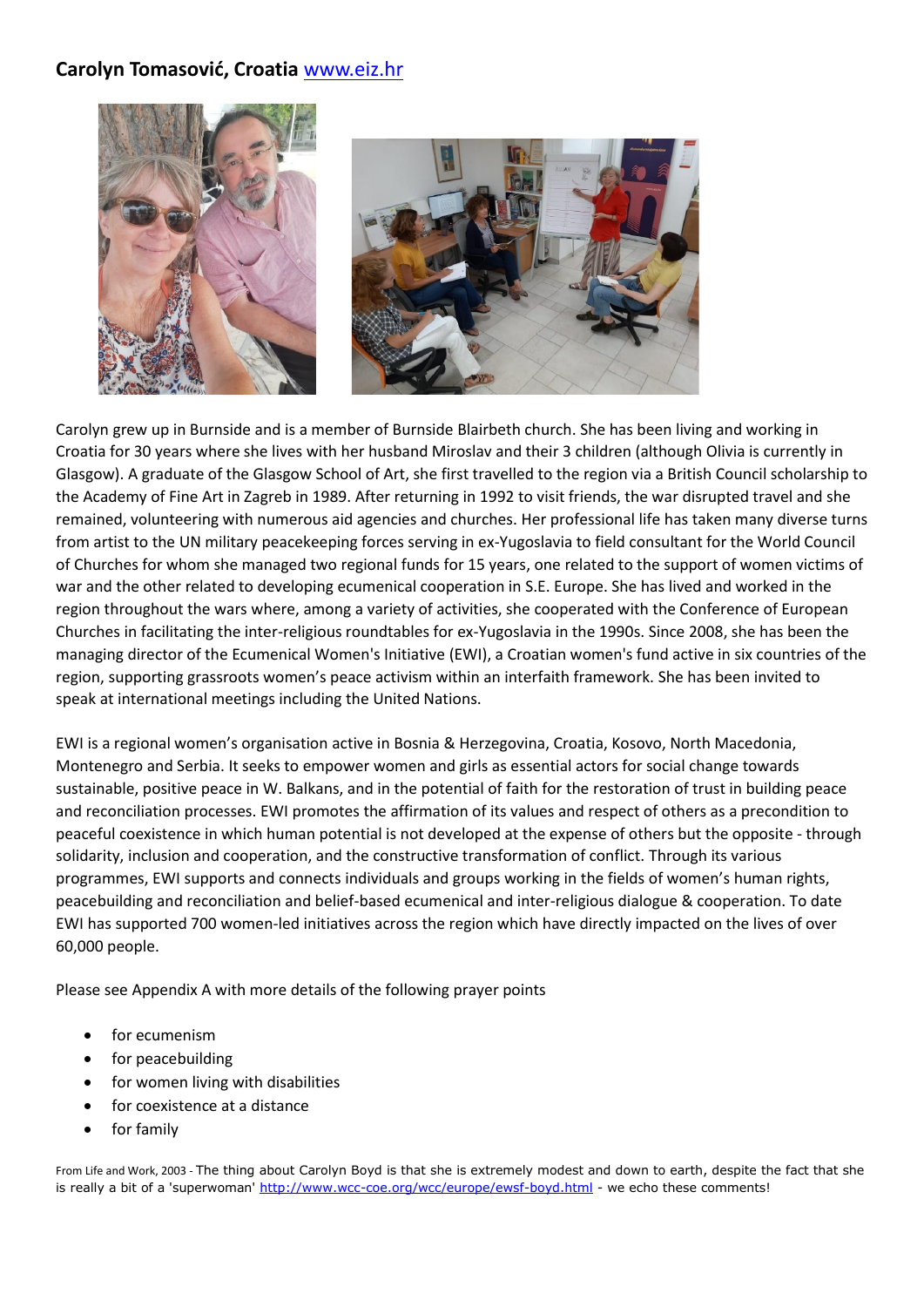# **Satish & Bhumika Chettri, Grace Ministries, India**





David Easton was invited by Rutherford House to give a course of lectures at the Delhi Bible Institute over 20 years ago. It was there that he met Satish, who was a member of staff. Satish was born into a Hindu family and became a Christian at a camp when he was 16. Soon after David's visit, Satish and Bhumika felt called by God to set up Grace Ministries, a mission to the Nepalese diaspora, principally in Delhi and Bangalore, and Burnside church adopted them as missionary partners.

Satish, Bhumika and their children Joash (now 21) and Jerusha (now 14) continue to serve through work with widows; orphans at Grace Children's home; training of pastors at Reapers' Course; LIGHTS seminars to encourage teens; running house group and many other forms of outreach. Bhumika teaches jewellery making to women who have been abused; she offers prayer, counselling and shares the Gospel with women.

See Appendix B for more information which was in a recent Contact

Satish says "Thank you so much for being a blessing in our lives and Ministries"

Please pray for

- work with pastors including training
- work with widows and orphans, especially Grace Kids in Grace Children's home
- work with children and teams; families and elderly

## **Morven Collington Clark, International Director of New Destiny Adventure Centre**

We have supported Morven and New Destiny since 2016. <http://ndaventura.org/>

New Destiny is an independent Christian charity in Brazil, which Morven cofounded in 2004. The Project is situated on a farm an hour from Belo Horizonte, Minas Gerais, and attends the town's poorest children and families via three main programmes: 'Transformers' –recreational, educational and Christian activities for 80 to 100 children/teenagers a week; 'Transformums'– home visits (and phone calls), encounters, other practical/emotional support; Adventure Camps – for the children and their families throughout the year.

This year, post pandemic, the Transformers and Transformums groups are back up and running during the week on the farm, plus Friday visits in the community and one adventure camp a month. Youth activities for TF+ youth starting soon on Saturdays too.'

Morven now lives in Lenzie and her work includes - managing, mentoring and spiritual overseeing of the team; overall planning and vision casting;

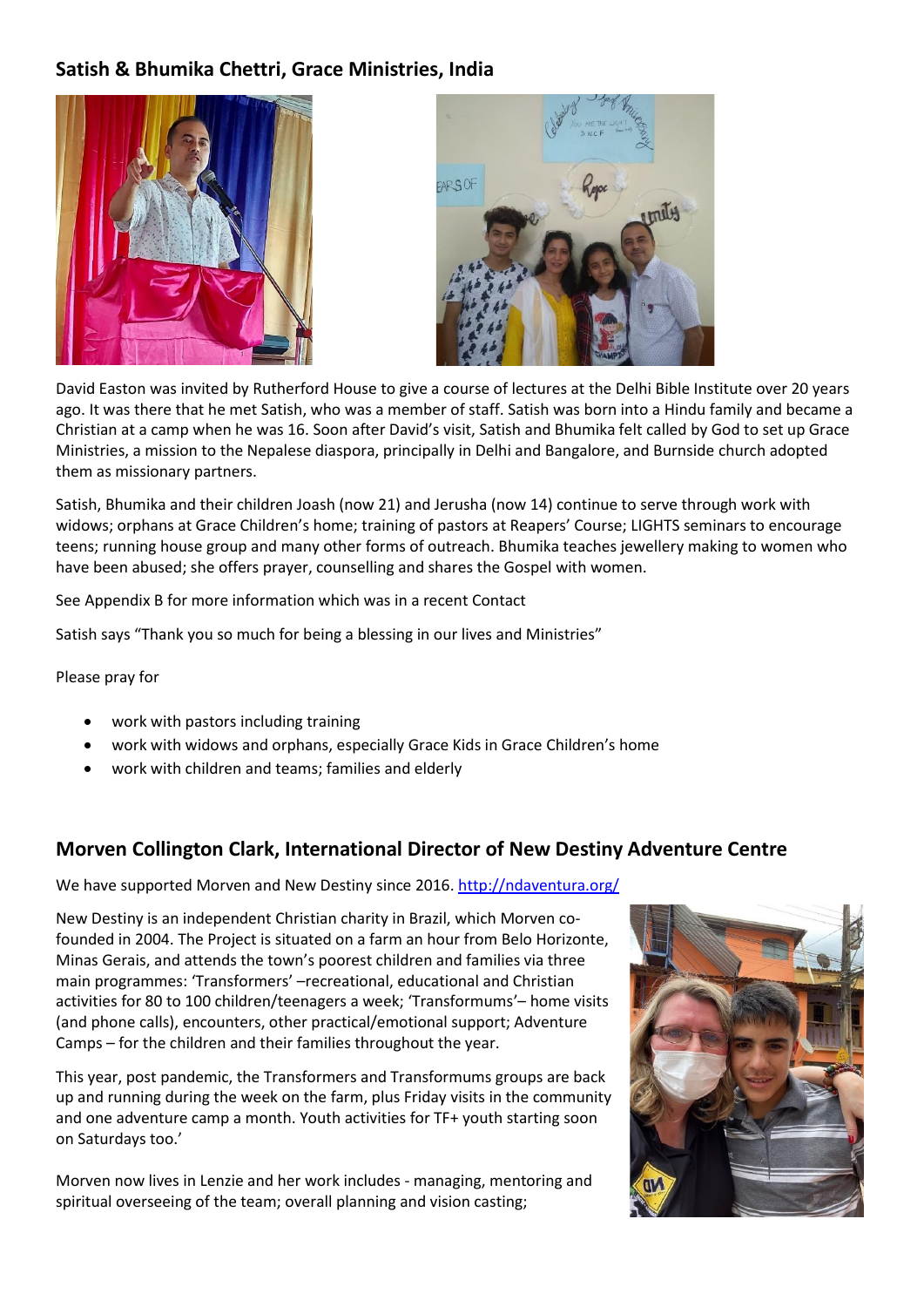communication with the New Destiny Trust (who coordinate donations from UK) and communication with the project's data base of contacts.

Please pray

- For Transformers programme starting on 1st March and TransforMUMs programme on 7th for lives transformed by the love of God and the power of the Holy Spirit as He works through our staff.
- The staff team of 7 in Brazil and 2 in Scotland especially for protection, wisdom and unity.
- Wisdom in how to continue helping and supporting the recent flood victims in our local town of Itabirito

# **James Fraser, Release International Lead Engagement Manager**



We have been partnering with James since December 2016 as we were keen to adopt a missionary partner who worked for an organisation supporting persecuted Christians.

Release International is an inter-denominational Christian ministry working through local church partners in around 30 countries, helping persecuted Christians prayerfully, pastorally and practically. The ministry is inspired by the testimony of Pastor Richard Wurmbrand and is based on Hebrews 13 v 3: 'Continue to remember those in prison as if you were together with them in prison, and those who are mistreated as if you yourselves were suffering.' Release International's calling is to love and serve persecuted Christians by raising their voice, giving them the 'tools' they need to live for Jesus Christ, calling UK Christians into fellowship with them, learning lessons of Christian discipleship with them, and maintaining Christian stewardship to honour them.

James lives locally and travels around Scotland speaking about the work of Release International and calling Christians in Scotland to stand with their persecuted brothers and sisters across the world. He also helps to lead Release International's team of regional Engagement Managers across the UK, and occasionally travels internationally to visit some of the ministry's project partners and share fellowship with the persecuted believers they are supporting.

And here are some prayer points:

- Please pray for the opportunities we have to exhibit in person at Christian festivals and conferences this year after two years absence. Pray that Christians across the UK would be moved to respond to the voice of our persecuted brothers and sisters.
- Please also pray for the various in-person and online events we have planned this year, that many people would attend and be challenged and inspired by our international partners.
- Please pray for me as I resume travelling more extensively in Scotland and also internationally.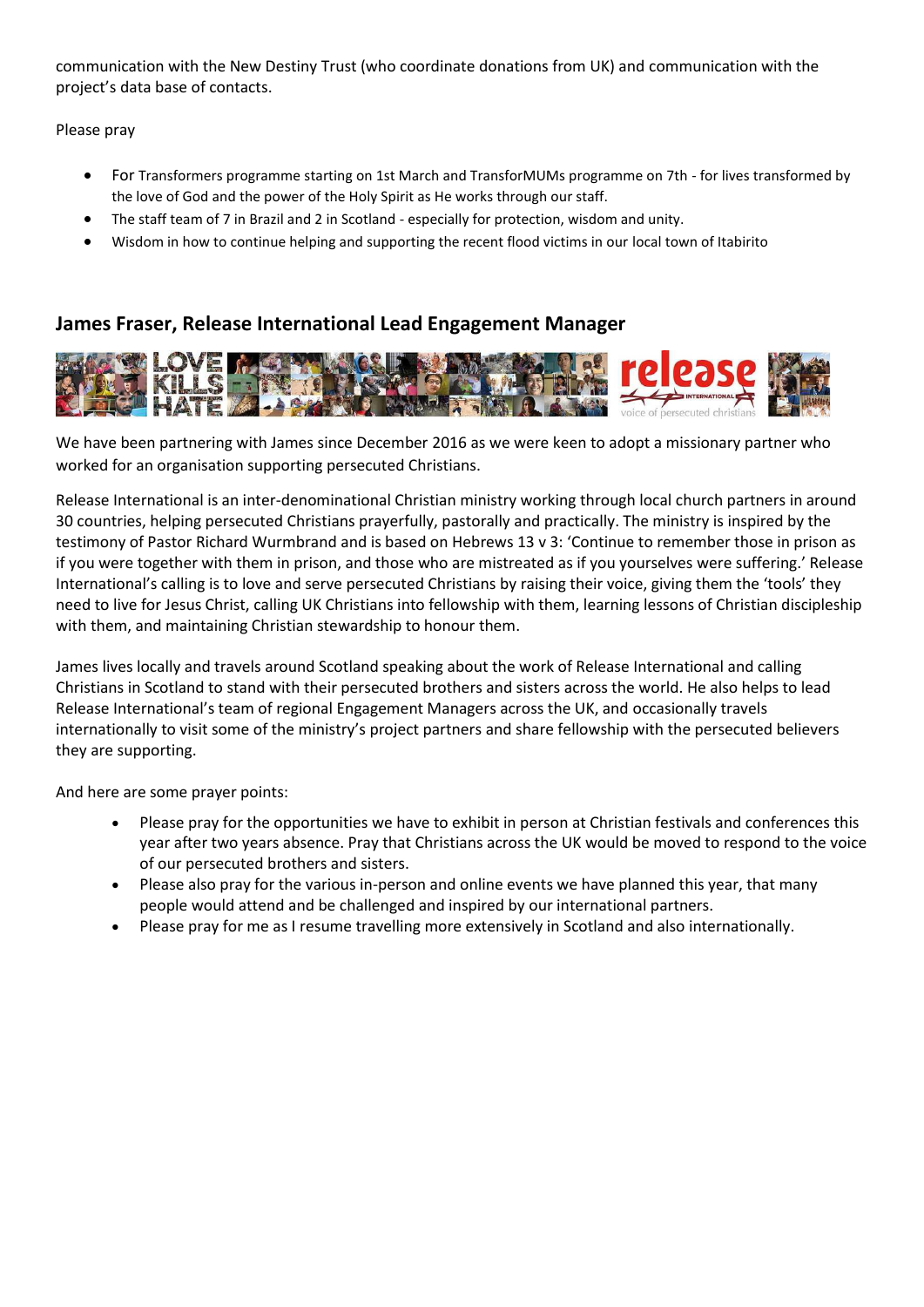# **Craig and Amanda Cunningham, Latin Link, Santa Cruz, Bolivia**



Craig and Amanda are friends of members in the church and we have supported them since Dec 2016. Craig is from Strathaven and Amanda is from Canada. They have been working as missionaries in Bolivia since 2010.

Craig continues to work as pastor at Trinity International Church and is involved in the Langham Preaching Programme. Amanda is coordinator for short term 'Stride' volunteers with Latin Link. There have been many challenges during lockdown but also blessings, and it has been a time to appreciate the things that were previously taken for granted. Their son Sam will be 7 in April. School has reopened and Sam is adjusting to the new routine.

Craig and Amanda hope to visit us in May while on home assignment. To receive their prayer letter please email [cramandaham@gmail.com](mailto:cramandaham@gmail.com)

Please pray

- for the Alpha course launching at Trinity on 13th March
- for Amanda as the Latin Link team goes through a leadership transition (she is on the board)
- for renewed strength for the next couple of months: we have lots to do before we leave at the end of April

## **Andrew Robertson, Bolivia**

Andrew has now returned from Bolivia where he spent 2 years as a Stride Volunteer with Latin Link. Please remember Andrew as he seeks guidance for his future. He has started a short-term job with Reachout Trust.

Please pray for guidance for the future as Andrew acclimatises to life back in Scotland



<https://andrewbolivia.blogspot.com/>

## **Jerry and Stacy Kramer, Love for the Least**

Andrew Robertson spent 3 months with Jerry and Stacy while he was in Zanzibar, and Burnside Blairbeth adopted the Kramers as missionary partners in Dec 2016.



Jerry was ordained as an Anglican priest in 2003 and following this he and Stacy worked as missionaries in Tanzania. They joined YWAM in 2011 after which they set up 'Love for the Least' which focuses on least reached areas of the world, work with orphans, widows, refugees and addicts. They have worked in Nepal, Turkey, Zanzibar and Western Asia. Their current focus is a refugee camp in N Iraq with 1,000,000 refugees from ISIS and the Syrian Civil War. The average stay in a UN refugee camp globally is 18 years. They are also very involved in the orphanages they set up in Kenya and Tanzania. Their time is spent abroad visiting and directing the projects; and at home in the USA, gathering support and visiting supporting churches. Further information can be found a[t https://lovefortheleast.org/](https://lovefortheleast.org/) Each year they take part in Advent Conspiracy, a worldwide movement

which aims to focus on the joyous celebration of Jesus' birth at Christmas. There have been many challenges this year but despite this, they have managed to spend time at all of their projects.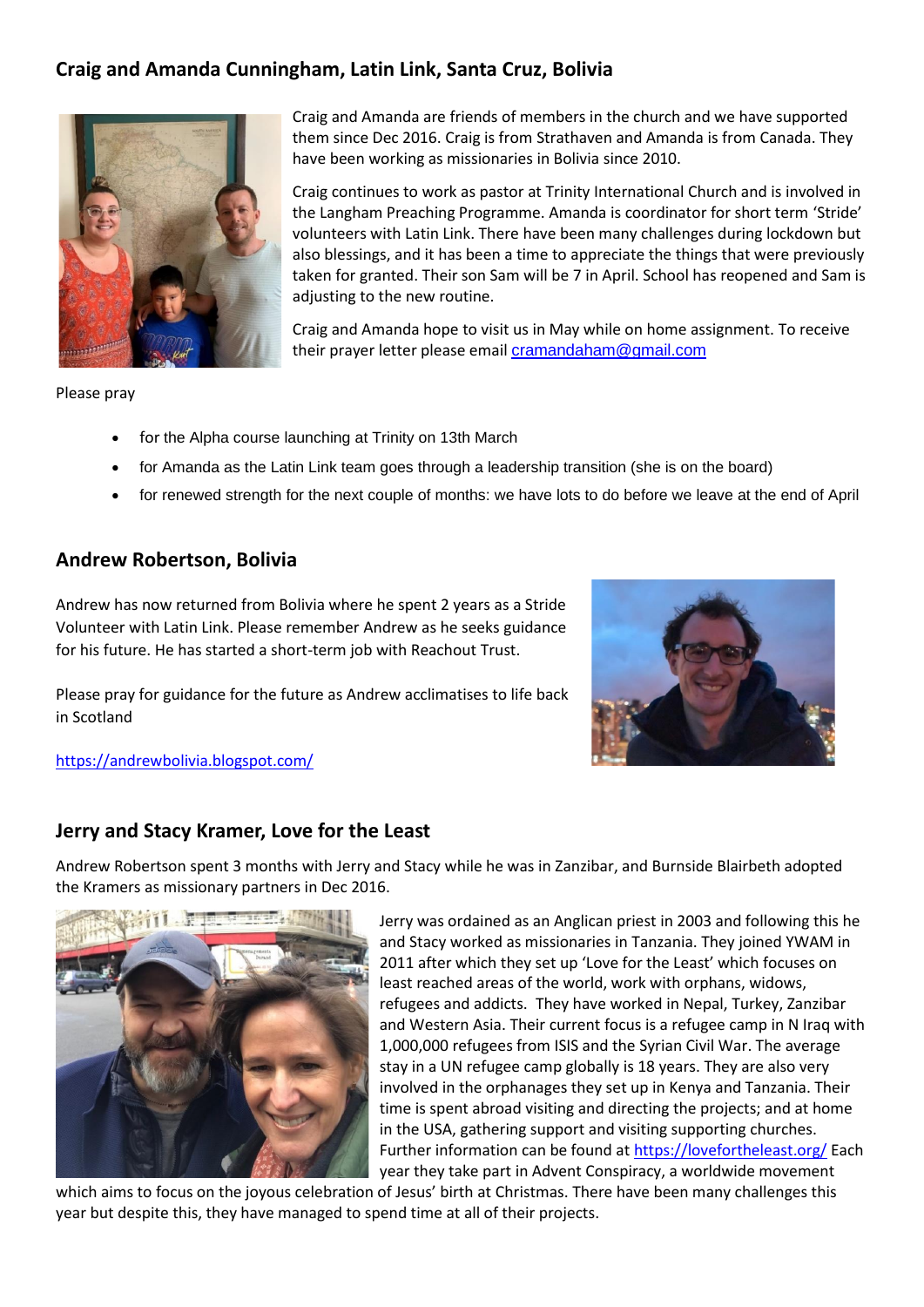- for transitioning the refugees from relief to long term recovery. This includes job skills and education. The UN provides no food so if they don't work, they don't eat
- for discipleship groups and churches in the Middle East to multiply. There are now 144+ churches in Iran reaching the 6th generation and more in Iraq.
- for local leaders to emerge and grow in discipleship, moving the Gospel forward.
- for people in the Middle East to have dreams and visions of Jesus. Thirty percent of Muslims following Jesus have had a dream or vision of Him.

## **Janie Beattie, Barcelona**

Janie first went to Spain in 1975 as she was keen to learn Spanish. She became a Christian in Spain and after returning to Burnside, with encouragement from Muriel Hamilton she joined Burnside Church. She then returned to Spain to attend a Seminary in Azuqueca de Henares for 3 years. Following this, Barcelona became her home.

Janie has volunteered at the Evangelic Hospital for over 30 years, visiting patients and helping at the monthly Sunday service. Since covid the team have not been able to visit in the wards but have helped with arts and crafts at Christmas. Janie started volunteering at the local Mission about 30 years ago which was attended by children from deprived and broken families. Prior to covid they had regular camps and day trips. Since lockdown the Mission has been working with the children remotely.



In winter the Mission runs a street soup kitchen for those in need eg rough sleepers, drug addicts, prostitutes.

Janie says "We are seeking guidance to know how we should restart the children's work. We are trying to be still and know that I am God. The emphasis is on evangelising and shining the light He shone."

Please pray

- for wisdom to know what God wants the Mission team to do
- for health

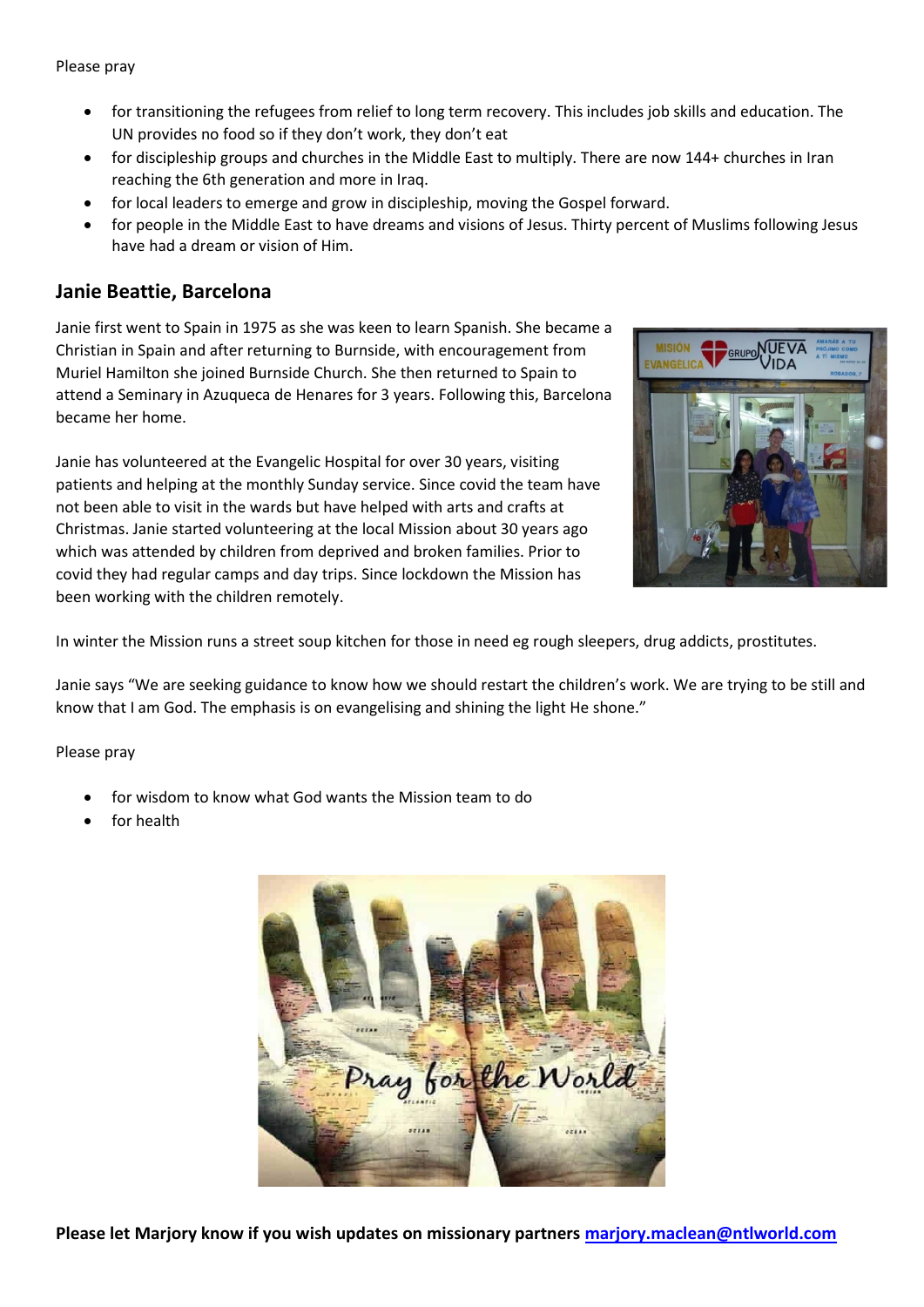### **Appendix A**

### CAROLYN BOYD TOMASOVIĆ - POINTS FOR PRAYER

Over the last three years we have been working closely with 68 women-led groups and organisations across the region. As 60% of them are rural, the pandemic seemed to hit them particularly hard with many women suffering from increasing isolation, rising domestic violence, economic hardship and anxiety as sabre rattling in parts of the region grows louder. Unrest is rife and never at any point since the end of the war in the Balkans has the political situation in the region been so fragile, particularly in Bosnia. (In this I exclude Croatia which is by far the most stable country in the region). We see high levels of "intergenerational trauma" among children and young people. Despite being born well after the war, they are being brought up in the trauma of their parents and communities, with constant daily reminders of the ongoing injustices, conflict ridden rhetoric of political leaders, and threats of increasing militarism so much so that many fear war could break out again. Only last week, a friend in Sarajevo told me that a little 6-year old Roma child begging in the street asked her for money to buy something to drink. Instead of giving money she bought him a carton of juice and as he sat beside her drinking it he asked if there was going to be a war and if she was frightened.

We cannot do much to influence high level politics but we can build the resilience of ordinary people, who when given the opportunity can become quite extraordinary.

### ECUMENISM

EWI local partner: "The topic of re/construction of women's identity from a biblical perspective is extremely important to me today, as it was at my first meeting with the World Day of Prayer in Switzerland back in 1997 when I met strong, active women who performed miracles in their church communities and the wider environment, believing in themselves and in God's help. This was my motive and inspiration for starting WDP in Croatia. I rejoiced at the realisation of independent initiatives within our church communities, although I was aware that many women do not have enough courage to carry out any activities without the presence of a priest. From year to year the number of our members grows and it speaks of the strength of the female spirit, the growing awareness of us women and our realisation that we are equally valuable and loved in the eyes of our Lord, in the community of Jesus' friends. This project further strengthens me and confirms my deep conviction that I am a beloved child of God, endowed with many talents and never second in God's eyes."

Over the last few years EWI supported the development of WDP-Croatia which is now registered as a non-profit organisation as well as other women-led prayer and Bible groups which have brought believers and non-believers together from different Christian traditions in Eastern Slavonia.

## **PRAYER: Pray that God's spirit continues to move in them, building them as strong and visible witnesses to a different type of dialogue in the region's societies where aggression and fear seem to command the voices of those whose speak the loudest.**

#### PEACEBUILDING

Building peace in a post-war society is like crossing a minefield. Like a minefield, it is necessary to stop and in stillness take stock of the environment around you, observing the danger spots while recognising the opportunities that are already there. It takes courage to step out of your comfort zone and enter no-man's land, into a space where many will scorn you and accuse you of disloyalty towards your 'own'. It takes strength to commit to the long term engagement peacebuilding requires. It takes the gift of discernment and humility to recognise with whom and in what way to engage with the disempowered and those living with loss and injustice.

EWI is currently supporting 20 women's initiatives whose focus is on peacebuilding and reconciliation in post-war communities.

## **PRAYER: Pray for those many women' groups who dare to reach out to those on the other side, to those of different religious or ethnic identities regardless of the political atmosphere which seems to be creating even greater division, placing blame on minorities for the woes of the majority.**

### WOMEN LIVING WITH DISABILITIES

An issue coming increasingly to our attention is the social exclusion, economic dependency and marginalisation of rural women living with disabilities and also mothers of children with severe disability who are neglected and socially invisible leaving them with low mental wellbeing and isolation. Many whom we have come across have not left their homes for months and there is no welfare net to catch them, particularly in Bosnia and Kosovo. They have no idea of their rights, nor how to access them.

EWI supports 8 women-led initiatives that seek to address the particular challenges faced by this community and to set up small supportnetworks to support their physical and mental wellbeing.

## **PRAYER: Pray for the organisations supporting the invisible women of the region to be able to mobilise the resources needed, and advocate for these women to have access to the help and the care which is their right.**

#### COEXISTANCE AT A DISTANCE

There is too often silence from those whose voices should be heard. Several of the initiatives we support look to identify allies among local clergy in the region whether they be Catholic, Orthodox, Protestant or Muslim. This is particularly important around initiatives focusing on interethnic reconciliation led by women who have been trained and supported as local peace advocates. In one such initiative, a thousand cloth bags were sewn with peace messages and distributed among all the religious confessions in an area of central Bosnia. The women met with local clergy of the different religious faiths in the area and several engaged in the initiative and dedicated sermons to the women's messages of peace.